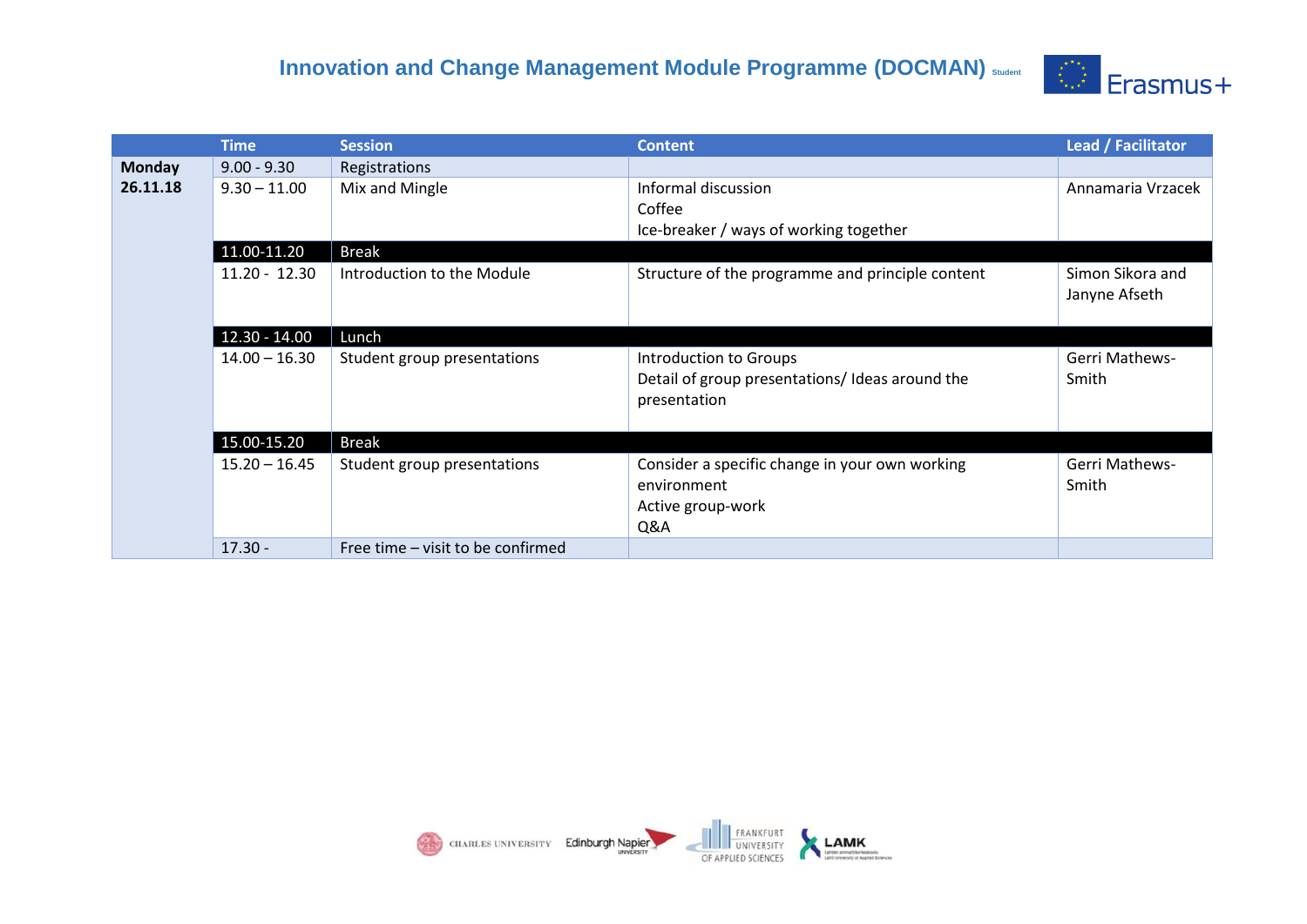

|                     | <b>Time</b>     | <b>Session</b>                                                | <b>Content</b>                                                                                                                                 | Lead / Facilitator      |
|---------------------|-----------------|---------------------------------------------------------------|------------------------------------------------------------------------------------------------------------------------------------------------|-------------------------|
| Tuesday<br>27.11.18 | $9.00 - 11.00$  | <b>Innovation Management</b>                                  | Management of innovation processes                                                                                                             | Kristiina<br>Meltovaara |
|                     | 11.00-11.20     | <b>Break</b>                                                  |                                                                                                                                                |                         |
|                     | $11.20 - 12.30$ | Being an influential leader (1)<br>What kind of leader am I?  | Introduction to use of self-assessment tools: identify<br>leadership styles, self-awareness, team roles, emotional<br>intelligence, and others | Petr Vrzacek            |
|                     | $12.00 - 13.30$ | Lunch                                                         |                                                                                                                                                |                         |
|                     | $13.30 - 14.30$ | Being an influential leader (2)                               | Adapting contemporary leadership theories                                                                                                      | Petr Vrzacek            |
|                     | $14.30 - 14.50$ | <b>Break</b>                                                  |                                                                                                                                                |                         |
|                     | $14.50 - 16.00$ | Group-working on presentation<br>(innovations and leadership) |                                                                                                                                                | Faculty present         |
|                     | $18.00 - 21.00$ | Prague Old Town - guided tour (To be<br>Confirmed)            |                                                                                                                                                |                         |

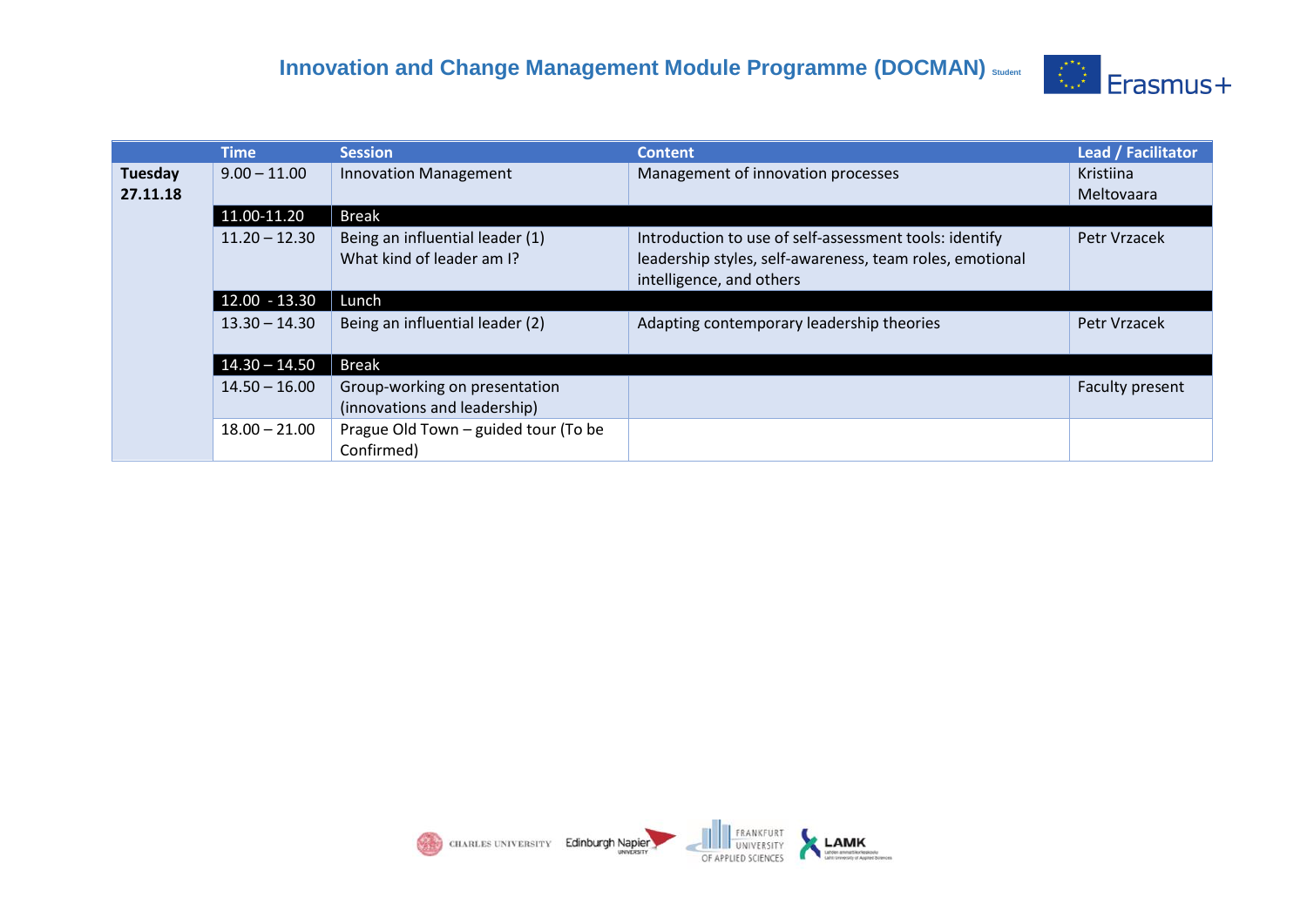## **Innovation and Change Management Module Programme (DOCMAN)** Student **Example 2 (2)** Erasmus +



|                              | <b>Time</b>     | <b>Session</b>                 | <b>Content</b>                                   | Lead / Facilitator |
|------------------------------|-----------------|--------------------------------|--------------------------------------------------|--------------------|
| <b>Wednesday</b><br>28.11.18 | $9.00 - 10.00$  | Field visits                   | Hospitals / health care/ social care providers   | Petr Vrzacek       |
|                              | $10.00 - 12.00$ | Field visits                   | IdeaSense, Centrum pal.péče, AVAST project, IKEM |                    |
|                              | $12.00 - 13.30$ | Lunch                          |                                                  |                    |
|                              | $13.30 - 16.00$ | <b>Field Visits</b>            |                                                  |                    |
|                              | $19.00 - 23.00$ | Social event - to be confirmed |                                                  |                    |

|                             | <b>Time</b>     | <b>Session</b>                                                                                                               | <b>Content</b>                                                                | <b>Lead / Facilitator</b>         |
|-----------------------------|-----------------|------------------------------------------------------------------------------------------------------------------------------|-------------------------------------------------------------------------------|-----------------------------------|
| <b>Thursday</b><br>29.11.18 | $9.00 - 9.45$   | Being a leader of change:<br>Introduction to change management<br>theory                                                     | A brief outline of change theory<br>Applied to social/ healthcare environment | Janyne Afseth                     |
|                             | 9.45-11.00      | Organisational Culture and Change                                                                                            | How the culture of an organization influences it's staff<br>and functions     | Michaela Röber                    |
|                             | 11.00-11.20     | <b>Break</b>                                                                                                                 |                                                                               |                                   |
|                             | $11.20 - 12.15$ | Worked example of change in a<br>health/social care environment.<br>Supported group-working on change<br>management examples | Working through planned change using chosen model<br>with faculty input       | Simon Sikora and<br>Janyne Afseth |
|                             | $12.15 - 13.45$ | Lunch                                                                                                                        |                                                                               |                                   |
|                             | $13.45 - 14.45$ | The written assignment (discussion)                                                                                          |                                                                               | Simon Sikora and<br>Janyne Afseth |
|                             | $14.45 - 15.05$ | <b>Break</b>                                                                                                                 |                                                                               |                                   |
|                             | $15.05 - 16.00$ | Group-working on presentation                                                                                                |                                                                               | Faculty present                   |
|                             | $19.00 - 23.00$ | At leisure / organised event - to be<br>confirmed                                                                            |                                                                               |                                   |